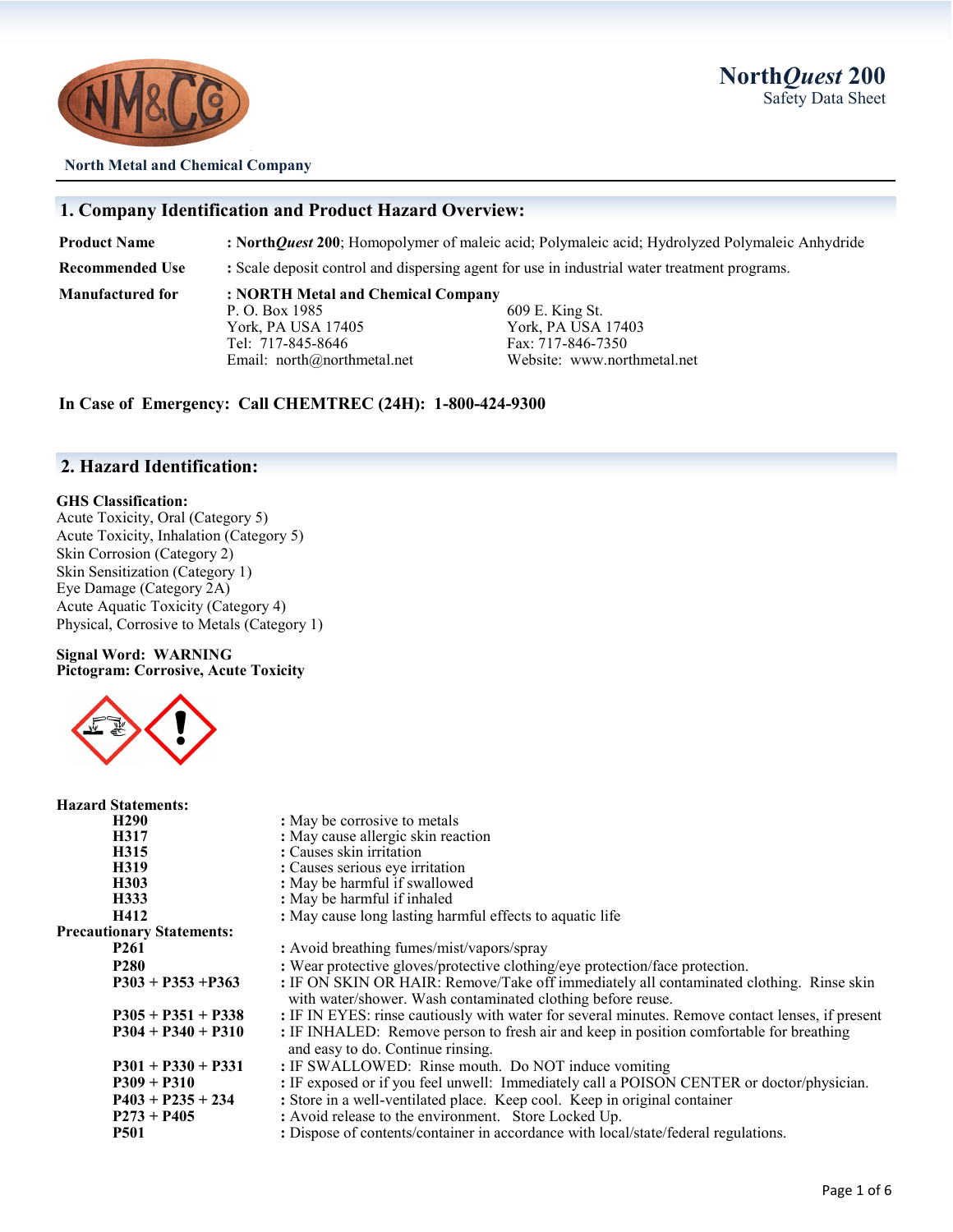### **3. Composition/Information on Ingredient:**

**Chemical Name : North***Quest* **200**: Polymaleic acid; Homopolymer of maleic acid, Hydrolyzed polymaleic anhydride **Chemical Family :** Maleic based homopolymer.

**Chemical Formula/ Structure :** N/A

| Substance:      | <b>CAS Number:</b> | Hazard                                                                                                                                                                                                                                                                                                                                                                                                                                                                     | Compo. $(\% )$ |
|-----------------|--------------------|----------------------------------------------------------------------------------------------------------------------------------------------------------------------------------------------------------------------------------------------------------------------------------------------------------------------------------------------------------------------------------------------------------------------------------------------------------------------------|----------------|
| Polymaleic acid | 26099-09-2         | Skin Corr./Serious Eye Damage                                                                                                                                                                                                                                                                                                                                                                                                                                              | Proprietary    |
| Water           | 7732-18-5          | $\frac{1}{2} \left( \frac{1}{2} \right) \left( \frac{1}{2} \right) \left( \frac{1}{2} \right) \left( \frac{1}{2} \right) \left( \frac{1}{2} \right) \left( \frac{1}{2} \right) \left( \frac{1}{2} \right) \left( \frac{1}{2} \right) \left( \frac{1}{2} \right) \left( \frac{1}{2} \right) \left( \frac{1}{2} \right) \left( \frac{1}{2} \right) \left( \frac{1}{2} \right) \left( \frac{1}{2} \right) \left( \frac{1}{2} \right) \left( \frac{1}{2} \right) \left( \frac$ | Proprietary    |

### **4. First Aid Measures:**

| <b>Eyes</b>                        | : Flush skin with running water for at least fifteen minutes. Remove any contact lenses. If irritation<br>persists, get medical aid.                              |
|------------------------------------|-------------------------------------------------------------------------------------------------------------------------------------------------------------------|
| <b>Skin</b>                        | : Remove contaminated clothing. Flush skin with running water for fifteen minutes. If irritation persists,<br>get medical aid.                                    |
| Ingestion                          | : If the product is swallowed, call doctor/physician/poison center. Never give anything by mouth to an<br>unconscious person.                                     |
| <b>Inhalation</b>                  | : If safe to do so, remove individual from further exposure. Keep warm and at rest. If cough or other<br>symptoms develop, call doctor/poison center immediately. |
| <b>PPE</b> for first<br>responders | : Gloves and safety goggles are highly recommended.                                                                                                               |

### **5. Fire Fighting Measures:**

| Flash Point $(^{\circ}C)$<br><b>Flammable Limits</b><br><b>Auto ignition Temp.</b><br><b>Flammable Class</b><br><b>Flame Propagation or</b><br><b>Burning Rate of Solids</b> | : Above 143 $\degree$ C.<br>: Not applicable.<br>: Not applicable.<br>: Not applicable.<br>: Not available.                                                                                                                                                                                                                                                                                                                                                                                                                                       |
|------------------------------------------------------------------------------------------------------------------------------------------------------------------------------|---------------------------------------------------------------------------------------------------------------------------------------------------------------------------------------------------------------------------------------------------------------------------------------------------------------------------------------------------------------------------------------------------------------------------------------------------------------------------------------------------------------------------------------------------|
| <b>General Hazard</b>                                                                                                                                                        | : Evacuate personnel downwind in-order to avoid inhalation of irritating and/or harmful fumes and smoke.                                                                                                                                                                                                                                                                                                                                                                                                                                          |
| <b>Extinguishing Media</b>                                                                                                                                                   | : Water spray, fog or mist, chemical-type foam, carbon dioxide, or dry powder. Do not use a high power<br>water jet.                                                                                                                                                                                                                                                                                                                                                                                                                              |
| <b>Hazardous Combustion</b>                                                                                                                                                  |                                                                                                                                                                                                                                                                                                                                                                                                                                                                                                                                                   |
| <b>Products</b>                                                                                                                                                              | : Carbon monoxide and carbon dioxide.                                                                                                                                                                                                                                                                                                                                                                                                                                                                                                             |
| <b>Unusual Fire or</b><br><b>Explosion Hazards</b>                                                                                                                           | : Material can splatter at $100^{\circ}$ C/212 $^{\circ}$ F. Cool exposed containers with water spray to prevent over heating.<br>Dry residue of the product may also burn.                                                                                                                                                                                                                                                                                                                                                                       |
|                                                                                                                                                                              | Fire Fighting Procedures: This product is a non-flammable substance. However, hazardous decomposition and combustion<br>products such as carbon oxides are formed if product is burning. Cool exposed containers with water<br>spray to prevent over heating.                                                                                                                                                                                                                                                                                     |
|                                                                                                                                                                              | Fire Fighting Equipment: Respiratory and eye protection are required for fire fighting personnel. Full protective equipment<br>(bunker gear) and self-contained breathing apparatus (SCBA) should be used for all indoor fires and any<br>significant outdoor fires. Evacuate area and fight fire from safe distance or a protected location. Move<br>fire-exposed containers, if allowable without sacrificing the safety of the firefighters. If possible,<br>firefighters should control run-off water to prevent environmental contamination. |
| <b>Sensitivity to Static</b><br><b>Discharge</b>                                                                                                                             | : Not sensitive.                                                                                                                                                                                                                                                                                                                                                                                                                                                                                                                                  |
| <b>Sensitivity to</b><br><b>Mechanical Impact</b>                                                                                                                            | : Not sensitive.                                                                                                                                                                                                                                                                                                                                                                                                                                                                                                                                  |

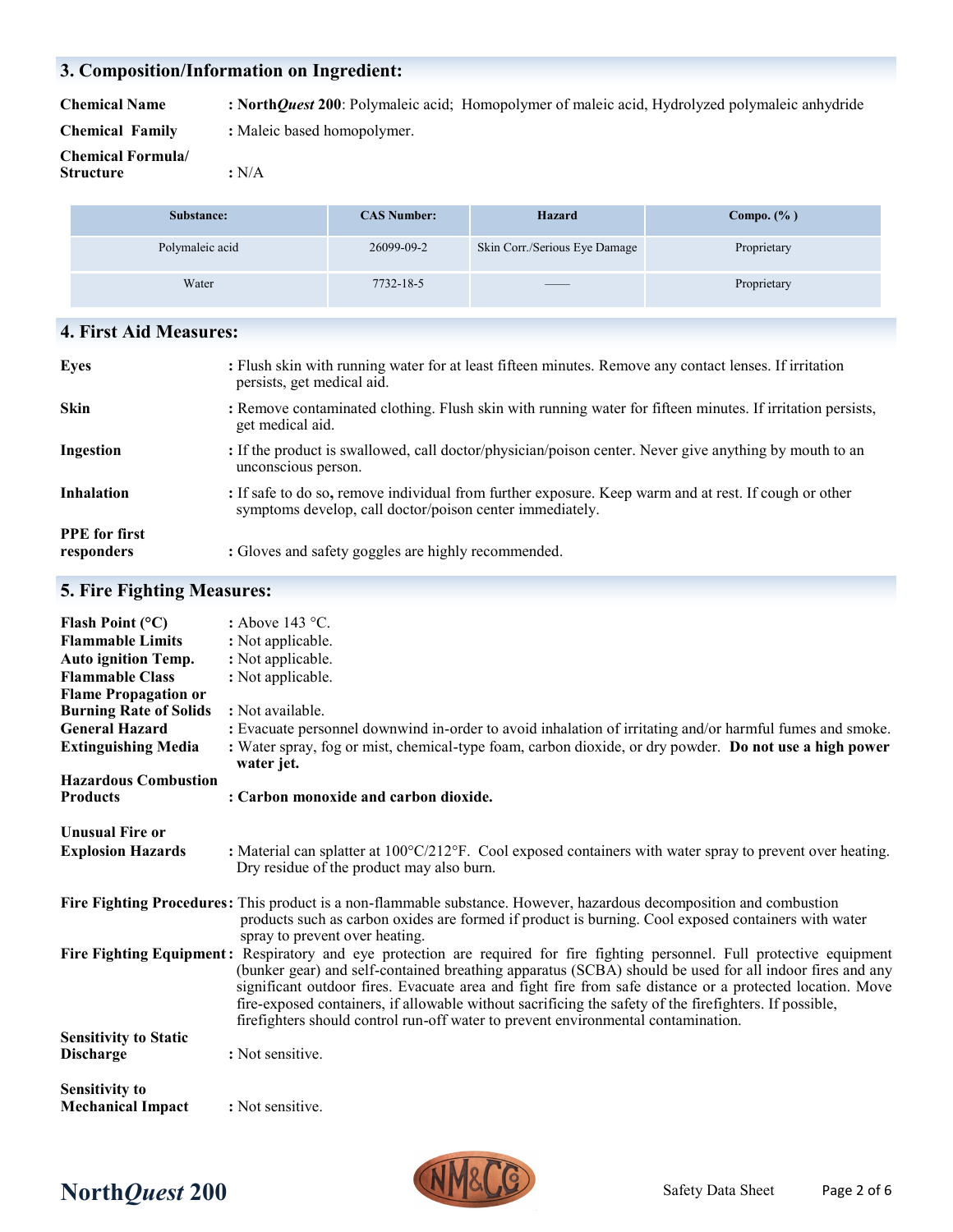### **6. Accidental Release Measures:**

| <b>Protective Gear for</b><br><b>Personnel:</b> |                                                                                                                                                                                                                                                                                                                                                                                                                                 |
|-------------------------------------------------|---------------------------------------------------------------------------------------------------------------------------------------------------------------------------------------------------------------------------------------------------------------------------------------------------------------------------------------------------------------------------------------------------------------------------------|
|                                                 | For Small Spill : Safety glasses or chemical splash goggles, chemically resistant gloves (rubber/latex), chemically<br>resistant boots, and any appropriate body protection to minimize direct contact to the skin.                                                                                                                                                                                                             |
|                                                 | For Large Spill: Triple gloves (rubber and nitrile over latex), chemical resistant suit, boots, hard hat, full face mask/an air<br>purifying respirator (NIOSH approved). Self contained breathing apparatus must be worn in situations<br>where fumigant gas generation and low oxygen levels are a consequence of contamination from the<br>leak.                                                                             |
| Spill Clean-up                                  |                                                                                                                                                                                                                                                                                                                                                                                                                                 |
| <b>Procedures:</b>                              |                                                                                                                                                                                                                                                                                                                                                                                                                                 |
|                                                 | For Small Spill : In the event of a small spill, the leak should be contained with an absorbent pad and placed in a properly<br>labeled waste disposal container immediately. Clean the spill area with water. Do not let chemical/spill<br>waste enter the environment.                                                                                                                                                        |
|                                                 | For Large Spill: In the event of a large spill, contain the spill immediately and dispose according to state, federal, and<br>local hazardous waste regulation. Do not let chemic/spill waste enter the environment.                                                                                                                                                                                                            |
| Environmental                                   |                                                                                                                                                                                                                                                                                                                                                                                                                                 |
| <b>Precaution</b>                               | : Water spill: use appropriate containment to avoid run off or release to sewer or other waterways.<br>Land spill: use appropriate containment to avoid run off or release to ground.<br>General precaution: remove containers of strong acid and alkali from the release area.                                                                                                                                                 |
| <b>Release Notes</b>                            | : If spill could potentially enter any waterway, including intermittent dry creeks, contact local authorities.                                                                                                                                                                                                                                                                                                                  |
| 7. Handling and Storage:                        |                                                                                                                                                                                                                                                                                                                                                                                                                                 |
| <b>Handling</b>                                 | : Avoid contact with eyes, skin, and clothing. Do not taste or swallow. Do not inhale vapor or mist. Use<br>with adequate ventilation. For industrial use only! Keep away from sources of ignition. Handle in a<br>manner consistent with good industrial/manufacturing techniques and practices. Wash hands thoroughly<br>with soap and water after use. Remove contaminated clothing and protective equipment before entering |

**Storage :** Store in a cool, dry well-ventilated area. Keep containers closed when not in use. Keep product isolated from incompatible materials/conditions. Keep only in original container. Do not store with sulfite, nitrites, or bases. Keep away from food, drink, and animal feeding.

### **8. Exposure Controls and Personal Protection:**

eating areas.

| <b>Engineering Controls</b> | : Good general ventilation should be used. Ventilation rates should be matched to conditions. If<br>applicable, use process enclosures, local exhaust ventilation, or other engineering controls to maintain<br>airborne levels below recommended exposure limits. If exposure limits have not been established,<br>maintain airborne levels to an acceptable level. Eye wash facilities and emergency shower must be<br>available when handling this product.                                                                                                              |
|-----------------------------|-----------------------------------------------------------------------------------------------------------------------------------------------------------------------------------------------------------------------------------------------------------------------------------------------------------------------------------------------------------------------------------------------------------------------------------------------------------------------------------------------------------------------------------------------------------------------------|
| <b>Personal Protective</b>  |                                                                                                                                                                                                                                                                                                                                                                                                                                                                                                                                                                             |
| Equipment                   | : Eyes and face: Wear safety glasses with side shields or goggles when handling this material.<br>Skin: Avoid direct contact with skin. Wear rubber gloves, apron, boots or whole bodysuit when<br>handling this product.<br>Respiratory: Avoid breathing vapor or mist. Use NIOSH approved respiratory protection equipment<br>when air borne exposure is excessive. If used, full face-piece replaces the need for face shield and/or<br>chemical goggles. Consult the respirator manufacturer to determine the appropriate type of equipment<br>for a given application. |

**Work Hygienic Practices:** Facilities storing or using this material should be equipped with emergency eyewash, and a safety shower. Good personal hygiene practices should always be followed.

#### **Exposure Limits:**

| Substance:      | $CAS$ $No.$ : | <b>OSHA STEL</b> | <b>OSHA PEL</b> | <b>ACGIH TLV</b> | <b>ACGIH STEL</b> |
|-----------------|---------------|------------------|-----------------|------------------|-------------------|
| Polymaleic acid | 26099-09-2    | N/A              | N/A             | N/A              | N/A               |

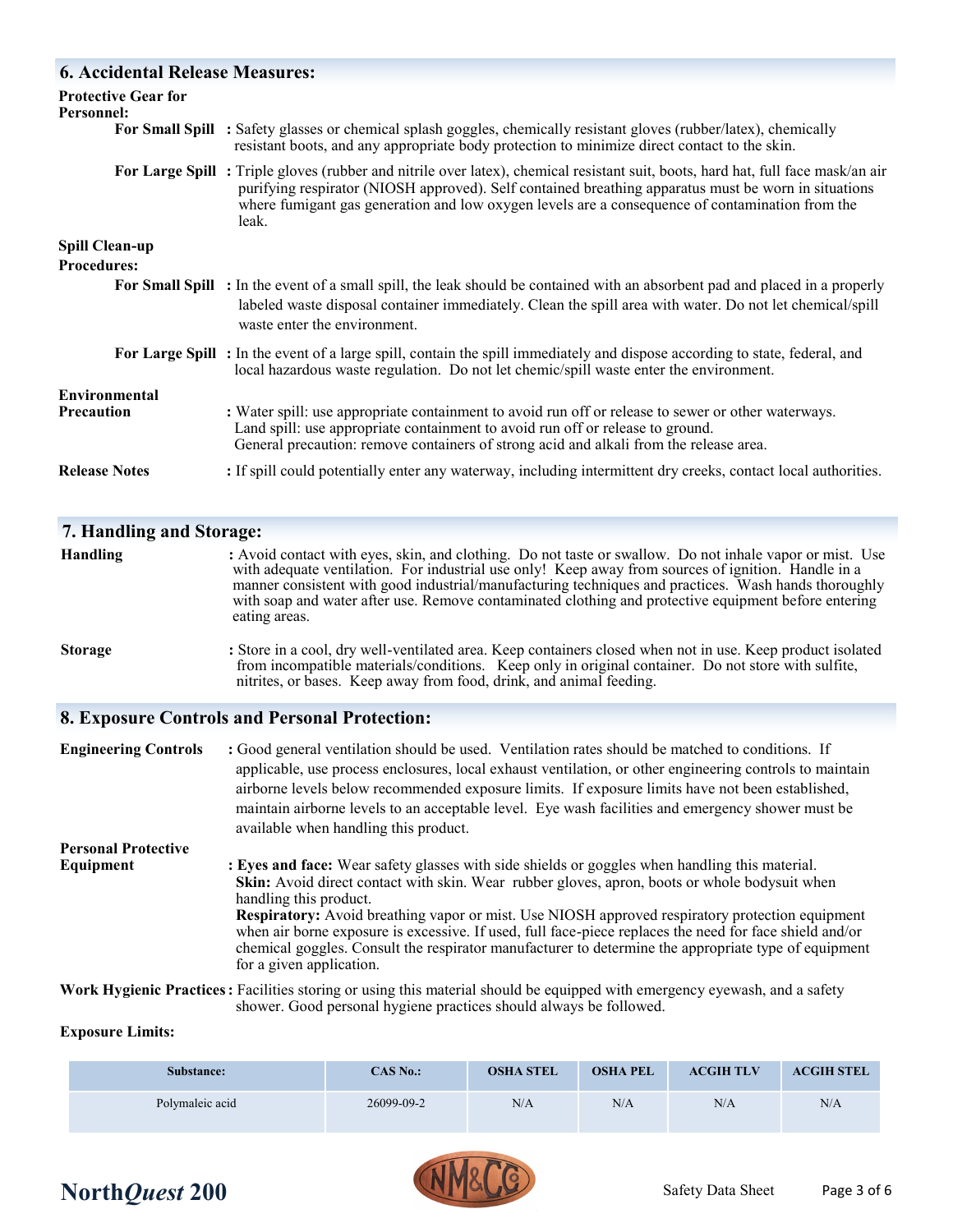### **9. Chemical and Physical Properties:**

| Appearance                        | : Transparent Liquid                           | <b>Decomposition Temp.</b>   | : Not available                    |
|-----------------------------------|------------------------------------------------|------------------------------|------------------------------------|
| Odor                              | : Characteristic                               | <b>Evaporation Rate</b>      | : Not available                    |
| Odor threshold                    | : Not available                                | <b>Flammability</b>          | : Not flammable                    |
| Color                             | : Yellow to Amber Liquid                       | <b>Upper Explosive Limit</b> | : Not available                    |
| pH (1% Solution)                  | $: 2.0 - 3.0$                                  | <b>Vapor Pressure</b>        | : 3.2 kPa @ $25^{\circ}$ C (Water) |
| <b>Melting Point</b>              | $: > -5$ °C                                    | <b>Vapor Density</b>         | : Not available                    |
| <b>Freezing Point</b>             | $\div$ -5 <sup>o</sup> C to -12 <sup>o</sup> C | <b>Specific Gravity</b>      | $: 1.180 - 1.249$                  |
| <b>Boiling Range</b>              | $:100^{\circ}$ C - 102 $^{\circ}$ C            | <b>Solubility</b>            | : Soluble in water                 |
| <b>Flash Point</b>                | $: > 143^{\circ}C$                             | <b>Partition Coefficient</b> | : Not available                    |
| Viscosity (cPs) @ 25 °C : 10 - 35 |                                                | <b>Auto Ignition Temp.</b>   | : Not available                    |

### **10. Stability and Reactivity:**

| <b>Stability</b>           | : The product is stable under normal ambient conditions of temperature and pressure. Protect from<br>freezing               |
|----------------------------|-----------------------------------------------------------------------------------------------------------------------------|
| <b>Polymerization</b>      | $\therefore$ Will not occur                                                                                                 |
| <b>Hazardous</b>           | <b>Decomposition Products:</b> Carbon monoxide and carbon dioxide.                                                          |
|                            | <b>Incompatible Materials</b> : Strong alkalis, amines, nitrites, sulfites, reducing agents, oxidizing and reducing agents. |
| <b>Conditions to Avoid</b> | : Avoid exposure to extreme temperatures, contact with incompatible chemicals, uncontrolled contact<br>with accelerants.    |

### **11. Toxicological Information:**

### **Acute Toxicity Data:**

| Oral $LD_{50}$       | : $12,500 \text{ mg/kg}$ |
|----------------------|--------------------------|
| Dermal $LD_{50}$     | : No data available      |
| Inhalation $LD_{50}$ | : No data available      |

#### **Corrosion/Irritation:**

| <b>Skin</b> | : Rabbit, Moderately irritating      |
|-------------|--------------------------------------|
| Eyes        | : Rabbit, irritant—Corrosive to eyes |

### **Sensitization:**

| Respiratory                 | : Irritating to respiratory system  |
|-----------------------------|-------------------------------------|
| Skin                        | : Irritating to skin                |
| Carcinogenicity             | : Not listed                        |
| Mutagenicity                | : No data available.                |
| <b>Reproductive Effects</b> | : No data available.                |
| <b>Teratogenic Effects</b>  | : No data available.                |
| <b>Routes of Exposure</b>   | : Eyes, Skin, Inhalation, Ingestion |

### **Long Term Exposure Health Effects:**

| Eyes              | : Can cause severe damage to the eyes if exposure if prolonged.                           |
|-------------------|-------------------------------------------------------------------------------------------|
| Skin              | : Can cause significant irritation if exposure is prolonged.                              |
| <b>Inhalation</b> | : Can lead to coughing, nasal congestion, tightness of chest and /or shortness of breath. |
| Ingestion         | : Can lead to possible nausea or vomiting.                                                |

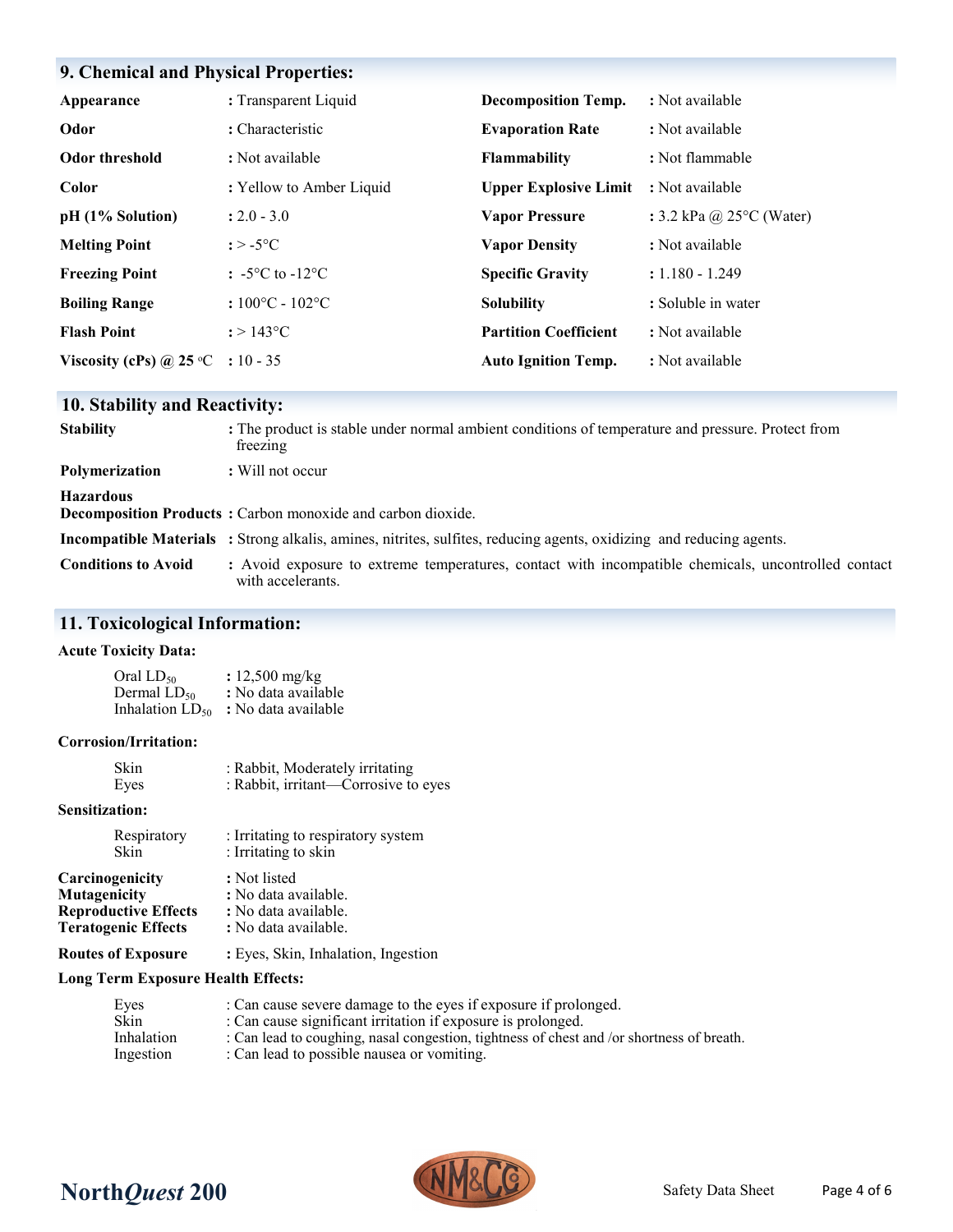### **12. Ecological Information:**

# All work practices must be aimed at eliminating environmental contamination. Do not allow undiluted product or large<br>quantities to enter ground water or sewage systems. Release of large amounts of this product into aquatic

#### **Aquatic Toxicity:**

Fish Toxicity: LC50 Oncorhybchus mykiss: >100 mg/L/96 h Daphnia Toxicity: EC50 Daphnia magna (Big Water Flea): >1000 mg/L/48 h Respiratory inhibition test, applied on activated sludge: IC50: >1000 mg/L

#### **Persistence and Degradability:**

Zahn-Wellens test: 18%/35 d (OECD 302B) Bioaccumulation is unlikely

Additional Ecological information: Chemical oxygen demand (COD): 650 mg/L

### **13. Disposal Considerations:**

| <b>Disposal Method</b>  | : Dispose of waste at an appropriate waste disposal facility according to current applicable laws and<br>regulations.                                                                                                          |
|-------------------------|--------------------------------------------------------------------------------------------------------------------------------------------------------------------------------------------------------------------------------|
| <b>For Large Spills</b> | : Contain material and call local authorities for emergency assistance.                                                                                                                                                        |
| <b>Product Disposal</b> | : Dispose of at a supervised incineration facility or an appropriate waste disposal facility according to<br>current applicable local, state and federal laws, regulations and product characteristics at time of<br>disposal. |
| <b>Empty Container</b>  | : Contaminated container should be labeled and disposed in accordance to local, state and federal laws and<br>regulations.                                                                                                     |
| <b>General Comments</b> | : Refer to section 6, accidental release measures for additional information.                                                                                                                                                  |

### **14. Transport Information:**

| <b>Regulatory</b><br><b>Information</b> | UN No. | <b>Proper Shipping Name</b>                                    | <b>UN Class</b> | <b>Packing Group</b> | Label            |
|-----------------------------------------|--------|----------------------------------------------------------------|-----------------|----------------------|------------------|
| <b>US DOT</b>                           | 3265   | Corrosive Liquid (Polymaleic<br>Acid), Acidic, Organic, N.O.S. | 8               | III                  | <b>CORROSIVE</b> |
| <b>IMDG</b>                             | 3265   | Corrosive Liquid (Polymaleic<br>Acid), Acidic, Organic, N.O.S. | 8               | IΙI                  | <b>CORROSIVE</b> |
| <b>JATA</b>                             | 3265   | Corrosive Liquid (Polymaleic<br>Acid), Acidic, Organic, N.O.S. | 8               | Ш                    | <b>CORROSIVE</b> |

### **15. Regulatory Information:**

### **U.S. Federal Regulations:**

**TSCA:** All components of this product are listed on the TSCA inventory. **Reportable Quantity (5000 lbs), Maleic Acid (110-16-7) [<5%] CSWHS, MASS, PA, TSCA, CERCLA, TXAIR SARA TITLE III (EPCRA) Section 302/304:** No components of this product were found to be on the hazardous chemicals list. **SARA TITLE III (EPCRA) Section 311/312:** Acute health hazard.